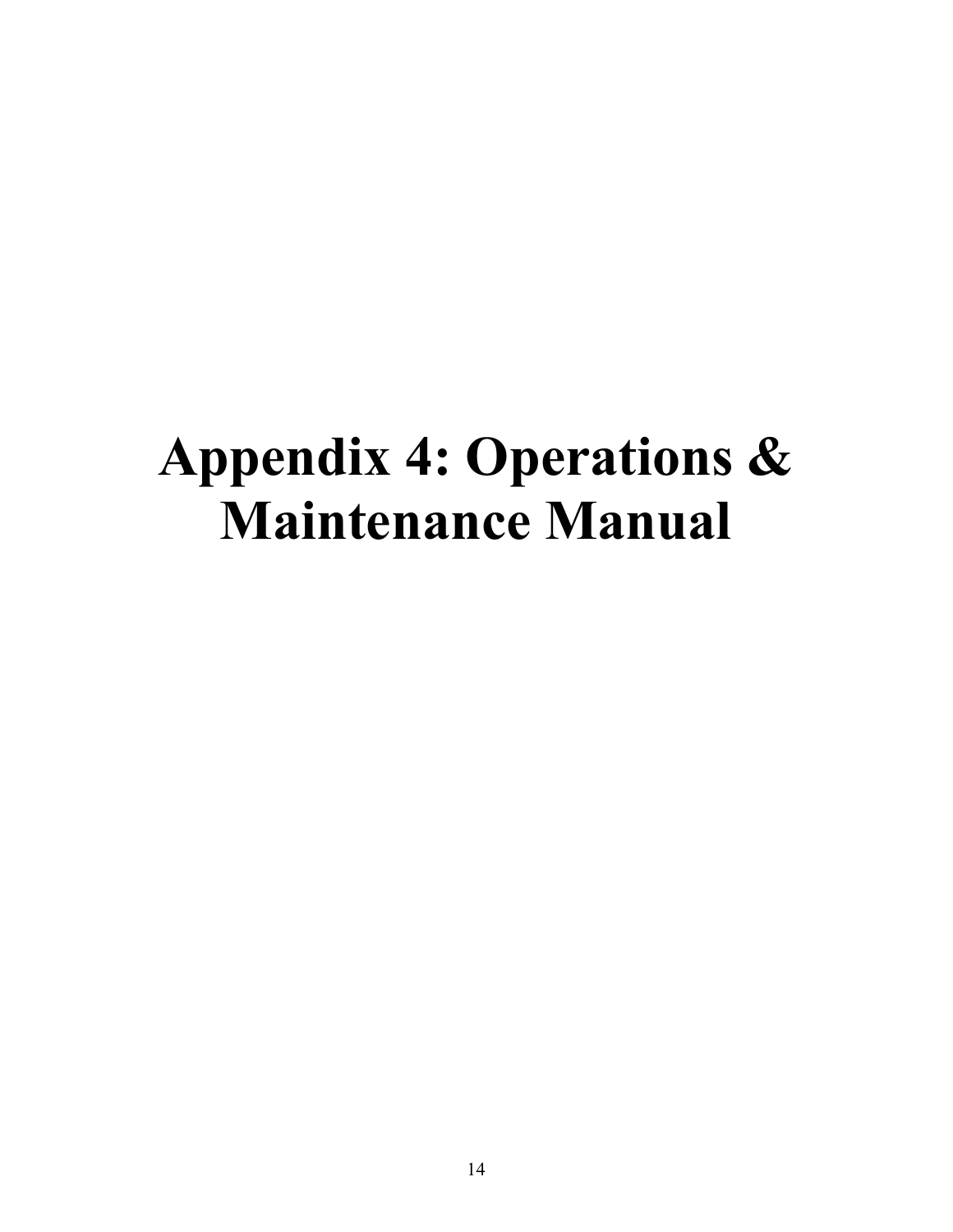

# Hydroworks® HydroDome

# Operations & Maintenance Manual

Version 1.0

Please call Hydroworks at 888-290-7900 or email us at support@hydroworks.com if you have any questions regarding the Inspection Checklist. Please email a copy of the completed checklist to Hydroworks at support@hydroworks.com for our records.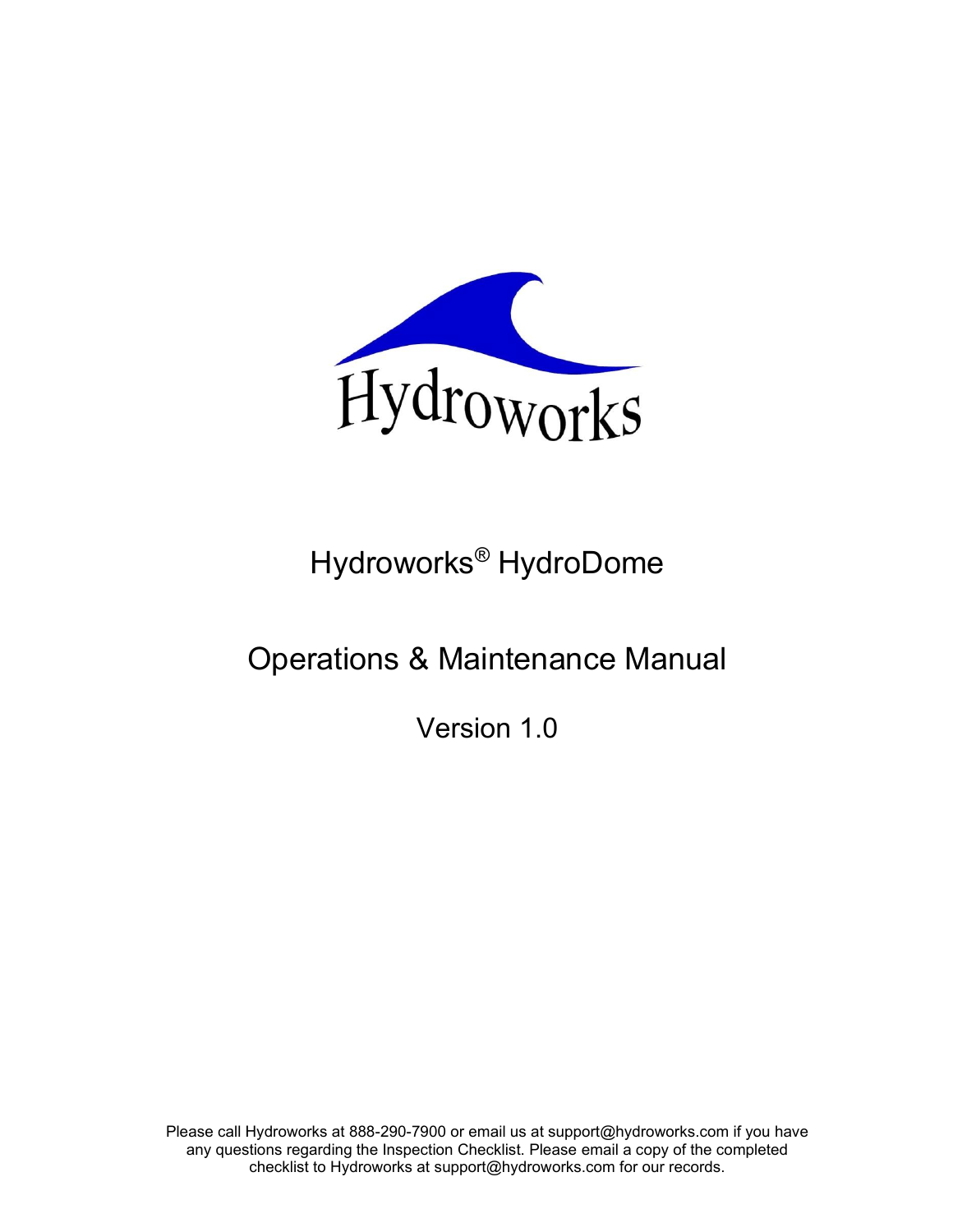#### **Introduction**

The HydroDome (Figure 1) is a state-of-the-art hydrodynamic separator. HydroDome can be used for water quality and quantity flow control if desired.

Hydrodynamic separators remove solids, debris and lighter than water (oil, trash, floating debris) pollutants from stormwater. Hydrodynamic separators and other water quality measures are mandated by regulatory agencies (Town/City, State, Federal Government) to protect storm water quality from pollution generated by urban development (traffic, people) as part of new development permitting requirements.

As storm water treatment structures fill up with pollutants they become less and less effective in removing new pollution. Therefore, it is important that storm water treatment structures be maintained on a regular basis to ensure that they are operating at optimum performance. The HydroDome is no different in this regard and this manual has been assembled to provide the owner/operator with the necessary information to inspect and coordinate maintenance of their HydroDome.



**Figure 1. Hydroworks HydroDome**

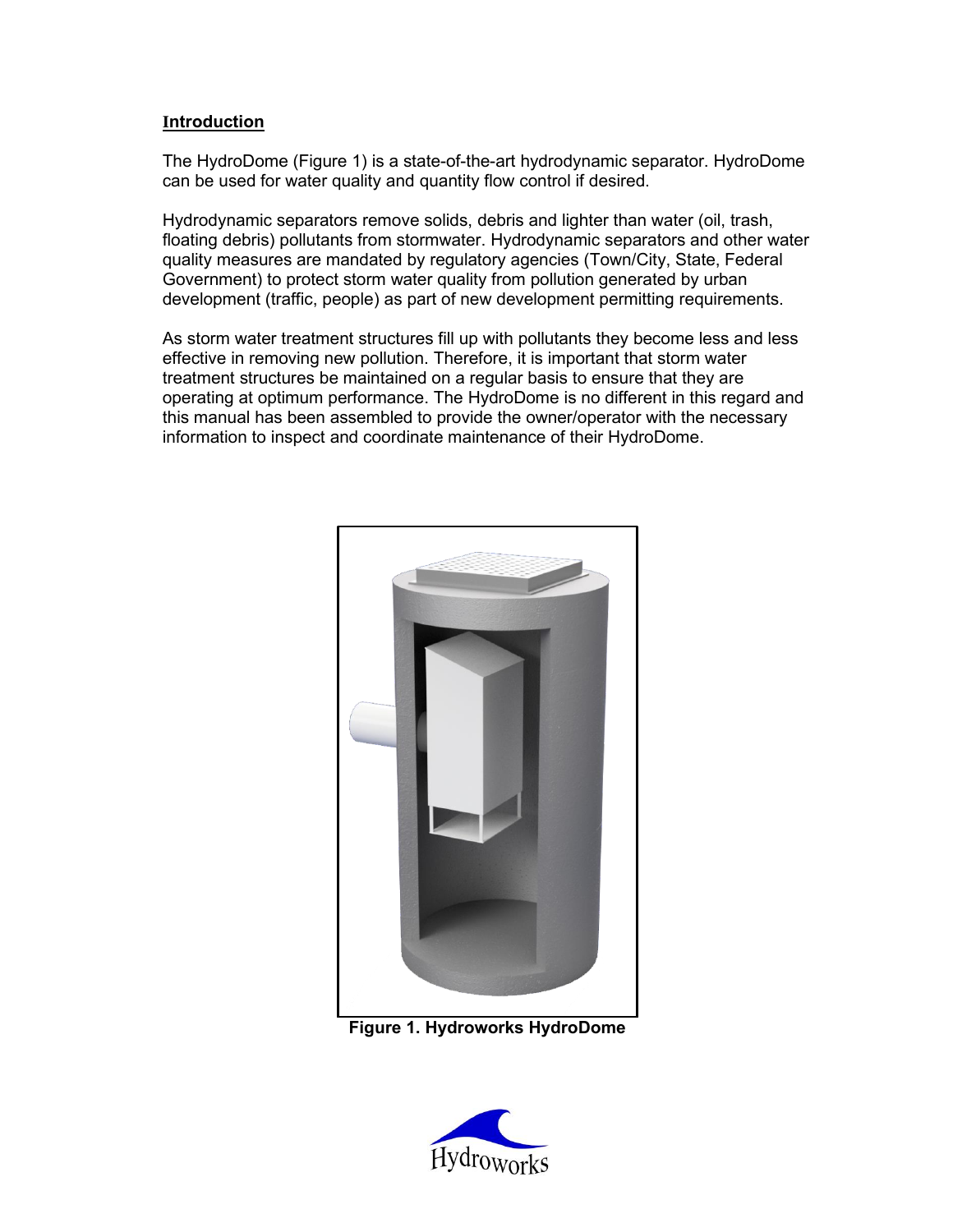

**Figure 2 HydroDome Internal Components**

#### **Inspection**

#### **Procedure**

#### Floatables

A visual inspection can be conducted for floatables by removing the cover/grate and looking down into the separator.

#### TSS/Sediment

Inspection for TSS build-up can be conducted using a Sludge Judge®, Core Pro®, AccuSludge® or equivalent sampling device that allows the measurement of the depth of TSS/sediment in the unit. These devices typically have a ball valve at the bottom of the tube that allows water and TSS to flow into the tube when lowering the tube into the unit. Once the unit touches the bottom of the device, it is quickly pulled upward such that the water and TSS in the tube forces the ball valve closed allowing the user to see a full core of water/TSS in the unit. Several readings (2 or 3) should be made at different locations of the structure to ensure that an accurate TSS depth measurement is recorded.

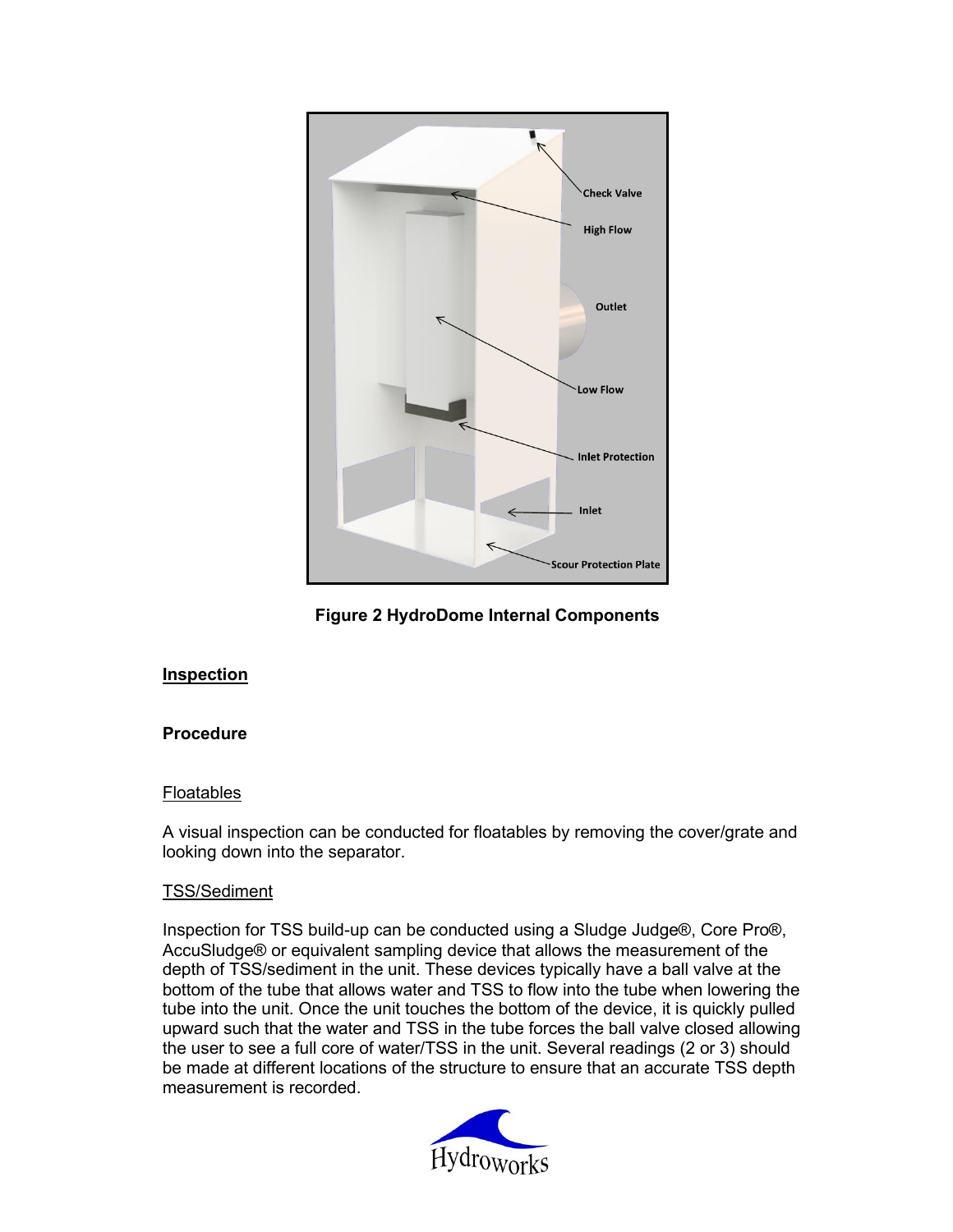#### **Operation**

The water level during periods without rain should be near the outlet invert of the structure. If the water level remains near the top of the HydroDome this may suggest that there is an obstruction downstream of the HydroDome or that the inlet protection at the HydroDome may need to be cleaned.

#### **Frequency**

#### Construction Period

The HydroDome separator should be inspected every four weeks and after every large storm (over 0.5" (12.5 mm) of rain) during the construction period.

#### Post-Construction Period

The Hydroworks HydroDome separator should be inspected during the first year of operation for normal stabilized sites (grassed or paved areas). If the unit is subject to oil spills or runoff from unstabilized areas (storage piles, exposed soils), the HydroDome separator should be inspected more frequently (4 times per year). The initial annual inspection will indicate the required frequency of inspection and maintenance if the unit was maintained after the construction period.

#### **Reporting**

Reports should be prepared as part of each inspection and include the following information:

- 1. Date of inspection
- 2. GPS coordinates of Hydroworks unit
- 3. Time since last rainfall
- 4. Date of last inspection
- 5. Installation deficiencies (missing parts, incorrect installation of parts)
- 6. Structural deficiencies (concrete cracks, broken parts)
- 7. Operational deficiencies (leaks, elevated water level)
- 8. Presence of oil sheen or depth of oil layer
- 9. Estimate of depth/volume of floatables (trash, leaves) captured
- 10. Sediment depth measured
- 11. Recommendations for any repairs and/or maintenance for the unit
- 12. Estimation of time before maintenance is required if not required at time of inspection

A sample inspection checklist is provided at the end of this manual.

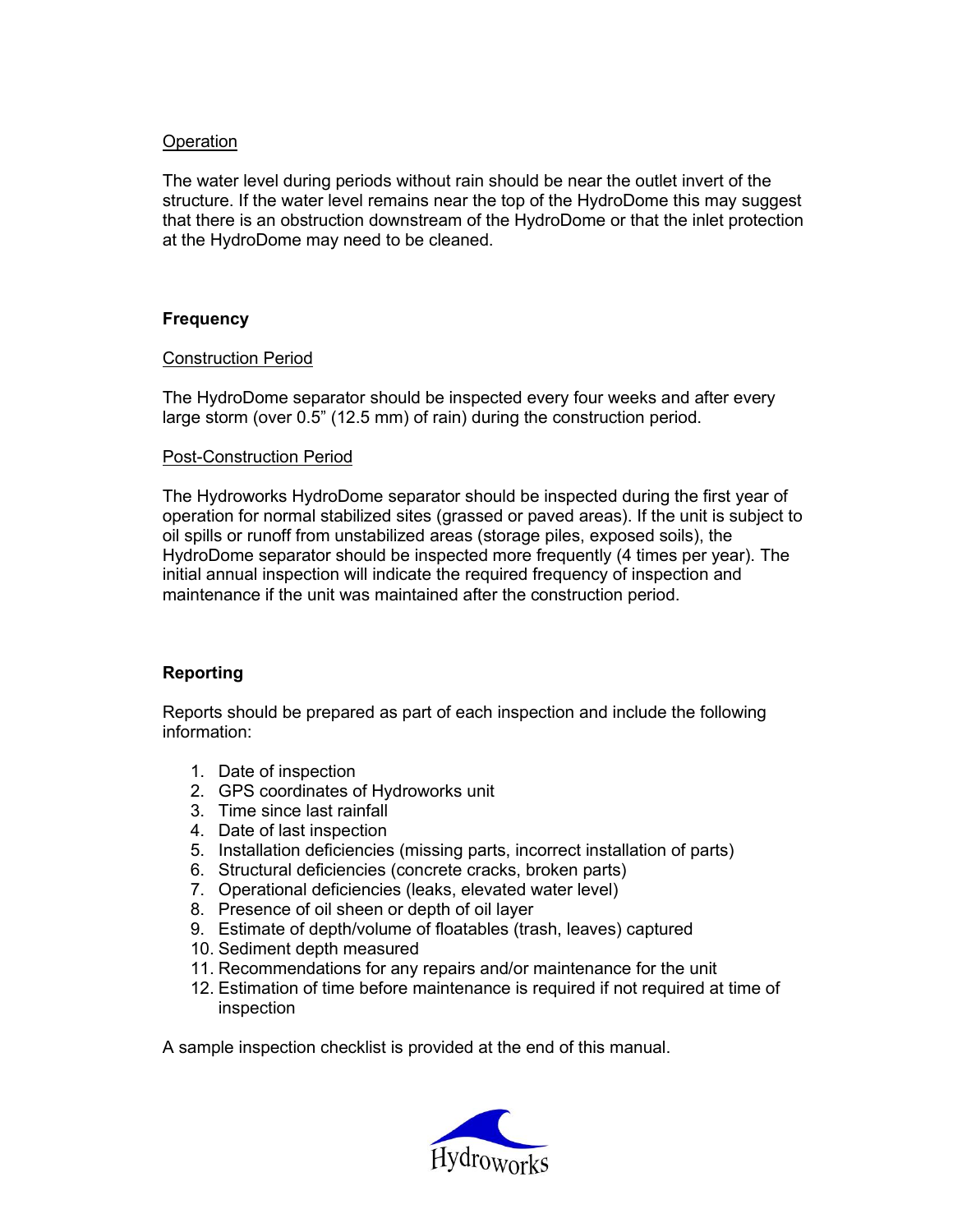#### **Maintenance**

#### **Procedure**

The Hydroworks HydroDome unit is typically maintained using a vacuum truck. There are numerous companies that can maintain the HydroDome separator. Maintenance with a vacuum truck involves removing all of the water and sediment together. The water is then separated from the sediment on the truck or at the disposal facility.

The area around the HydroDome provides clear access to the bottom of the structure (Figure 3). This is the area where a vacuum hose would be lowered to clean the unit.

In instances where a vacuum truck is not available other maintenance methods (i.e. clamshell bucket) can be used, but they will be less effective. If a clamshell bucket is used the water must be decanted prior to cleaning since the sediment is under water and typically fine in nature.

The local municipality should be consulted for the allowable disposal options for both water and sediments prior to any maintenance operation. Once the water is decanted the sediment can be removed with the clamshell bucket.

Maintenance of a Hydroworks HydroDome unit will typically take 1 to 2 hours depending on size of unit and using a vacuum truck. Cleaning may take longer for other cleaning methods (i.e. clamshell bucket).

Inlet protection (Figure 2) is located at the inlet to the low flow opening in the HydroDome to ensure the opening does not become clogged. Although it is not anticipated that the inlet protection will have to be replaced on a regular (i.e. annual) basis since the inlet protection is protected by the submerged entrance to the HydroDome , the inlet protection should be checked each time the HydroDome is inspected or maintained. The inlet protection is removable and should be rinsed with water to ensure any debris caught on the protection is discarded. Unless damaged, the inlet protection can be reinstalled. A replacement piece can be bought through Hydroworks and/or retail stores. Hydroworks can provide information on the inlet protection and where it can be bought. A sign that the inlet protection needs cleaning/replacement would be a water level near the crown of the outlet pipe in the structure during periods with no flow.

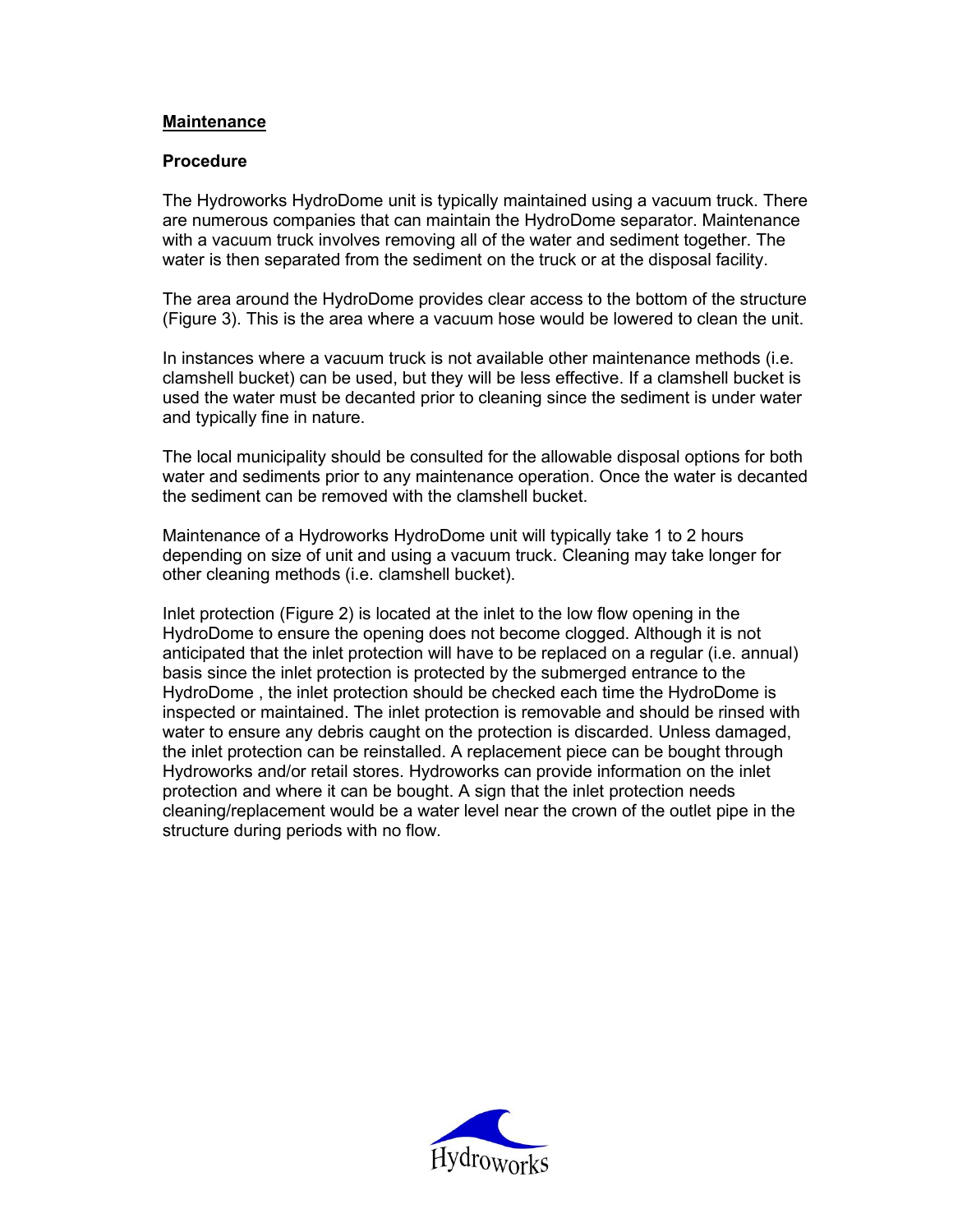

**Figure 3. HydroDome Maintenance Access**

#### **Frequency**

#### Construction Period

A HydroDome separator can fill with construction sediment quickly during the construction period. The HydroDome must be maintained during the construction period when the depth of TSS/sediment reaches 24" (600 mm). It must also be maintained during the construction period if there is an appreciable depth of oil in the unit (more than a sheen) or if floatables other than oil cover over 50% of the area of the separator

The HydroDome separator should be maintained at the end of the construction period, prior to operation for the post-construction period.

#### Post-Construction Period

The maintenance for sediment accumulation is required if the depth of sediment is 1 ft or greater in separators with standard water (sump) depths (Table 1).

There will be designs with increased sediment storage based on specifications or site-specific criteria. Please contact Hydroworks at 888-290-7900 to inquire whether your HydroDome was designed with extra sump depth to extend the frequency of maintenance.

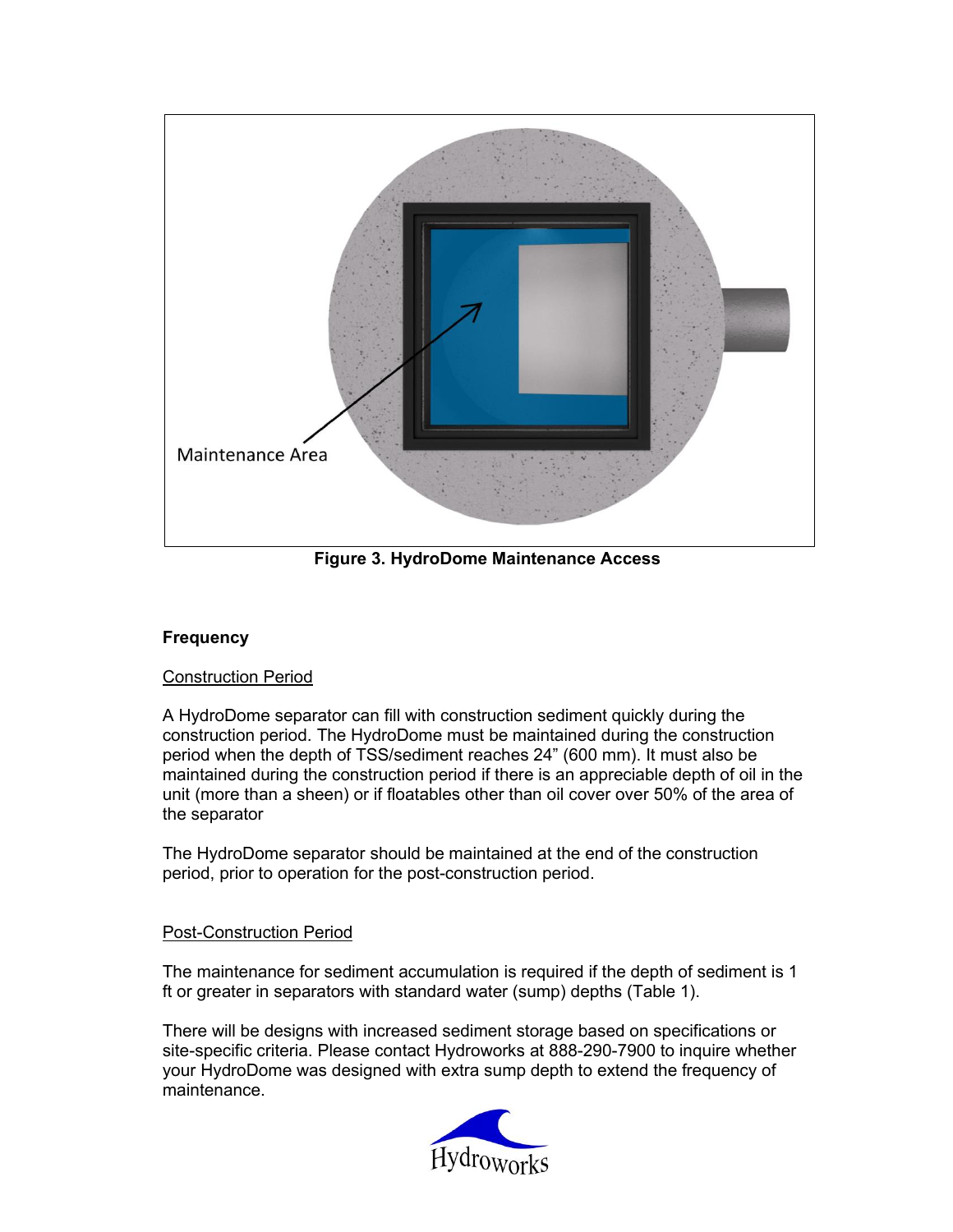The HydroDome separator must also be maintained if there is an appreciable depth of oil in the unit (more than a sheen) or if floatables other than oil cover over 75% of the water surface of the separator.

| <b>Model</b>    | Diameter ft (mm) | <b>Maintenance Sediment Depth in (mm)</b> |
|-----------------|------------------|-------------------------------------------|
| HD <sub>3</sub> | 3(900)           | 12 (300)                                  |
| HD <sub>4</sub> | 4 (1200)         | 12 (300)                                  |
| HD <sub>5</sub> | 5(1500)          | 12 (300)                                  |
| HD <sub>6</sub> | 6 (1800)         | 12 (300)                                  |
| HD <sub>7</sub> | 7 (2100)         | 12 (300)                                  |
| HD <sub>8</sub> | 8(2400)          | 12 (300)                                  |
| <b>HD 10</b>    | 10 (3000)        | 12 (300)                                  |
| <b>HD 12</b>    | 12 (3600         | 12 (300)                                  |

**Table 1 Standard Dimensions for Hydroworks HydroDome Models**

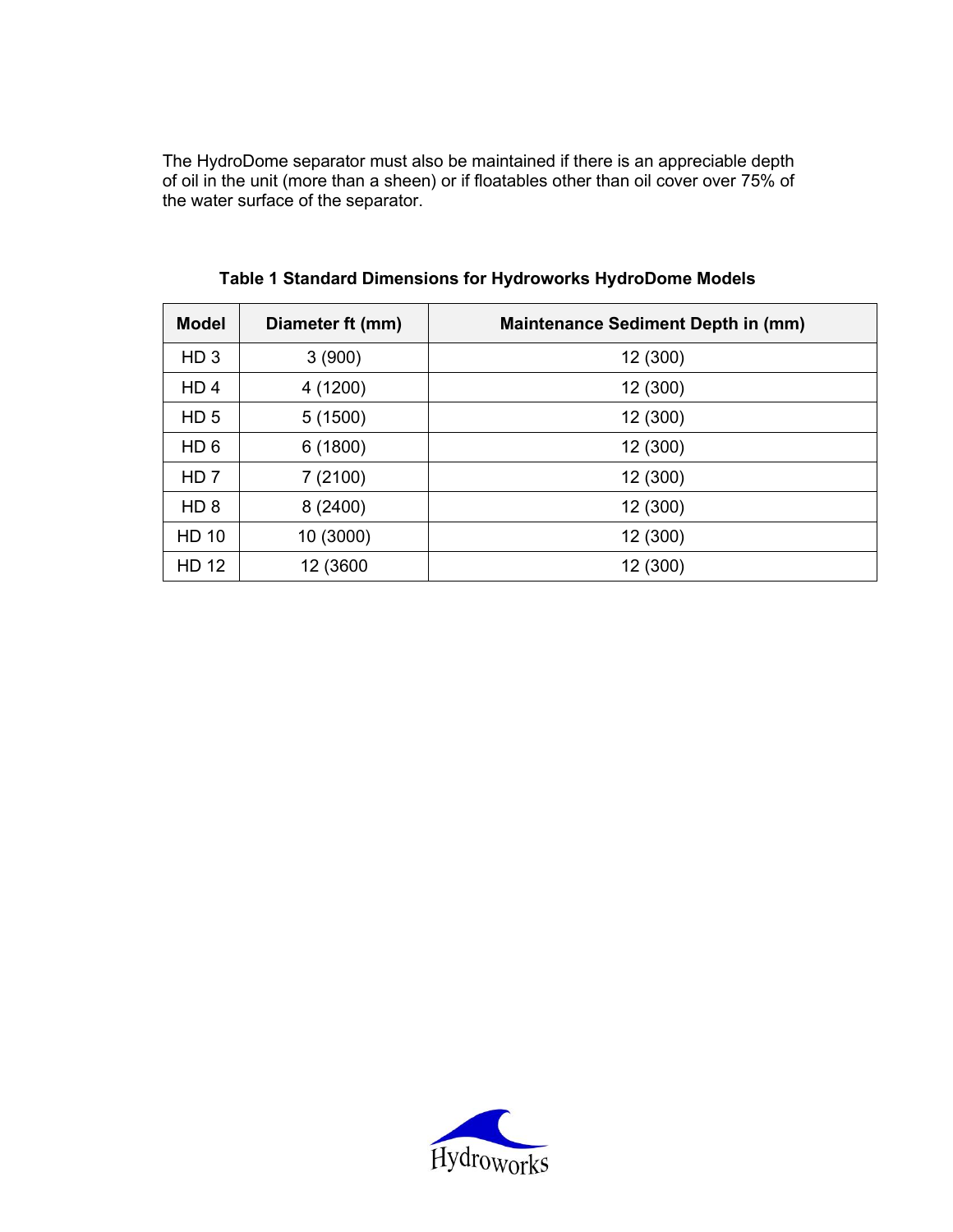## **HYDRODOME INSPECTION SHEET**

| <b>Date</b><br>Date of Last Inspection                                                                                                                                                                                                                                                                                                                                                                                                                                                                                                                                                                                               |                                                             |    |                                                       |         |
|--------------------------------------------------------------------------------------------------------------------------------------------------------------------------------------------------------------------------------------------------------------------------------------------------------------------------------------------------------------------------------------------------------------------------------------------------------------------------------------------------------------------------------------------------------------------------------------------------------------------------------------|-------------------------------------------------------------|----|-------------------------------------------------------|---------|
| <b>Site</b><br>City<br><b>State</b><br>Owner                                                                                                                                                                                                                                                                                                                                                                                                                                                                                                                                                                                         |                                                             |    |                                                       |         |
| <b>GPS Coordinates</b>                                                                                                                                                                                                                                                                                                                                                                                                                                                                                                                                                                                                               |                                                             |    |                                                       |         |
| Date of last rainfall                                                                                                                                                                                                                                                                                                                                                                                                                                                                                                                                                                                                                |                                                             |    |                                                       |         |
| <b>Site Characteristics</b><br>Soil erosion evident<br>Exposed material storage on site<br>Large exposure to leaf litter (lots of trees)<br>High traffic (vehicle) area                                                                                                                                                                                                                                                                                                                                                                                                                                                              | Yes                                                         | No |                                                       |         |
| <b>HydroDome</b><br>Yes<br>No<br>*<br>Obstructions in the inlet<br>$***$<br>Damage to HydroDome (cracked, broken, loose pieces)<br>***<br>Improperly installed outlet pipe<br>$***$<br>Internal component damage (cracked, broken, loose pieces)<br>Floating debris in the separator (oil, leaves, trash)<br>*<br>Large debris visible in the separator<br>$***$<br>Concrete cracks/deficiencies<br>$***$<br><b>Exposed rebar</b><br>***<br>Raised water level (water level close to top of HydroDome)<br>$***$<br>Water seepage (water level not at outlet pipe invert)<br>$\epsilon$<br>Water level depth below outlet pipe invert |                                                             |    |                                                       |         |
| <b>Routine Measurements</b><br>Floating debris depth<br>Floating debris coverage<br>Sludge depth                                                                                                                                                                                                                                                                                                                                                                                                                                                                                                                                     | $< 0.5"$ (13mm)<br>< 75% of surface area<br>$<$ 12" (300mm) |    | $>0.5"$ 13mm)<br>> 75% surface area<br>$>12"$ (300mm) | $\star$ |

- \* Maintenance required<br>\*\* Repairs required
- \*\* Repairs required<br>\*\*\* Further investigat
- Further investigation is required

Note: Inspections should not be made within 24 hours of a storm to allow the water to drain from the structure to assess a raised water level or water level seepage

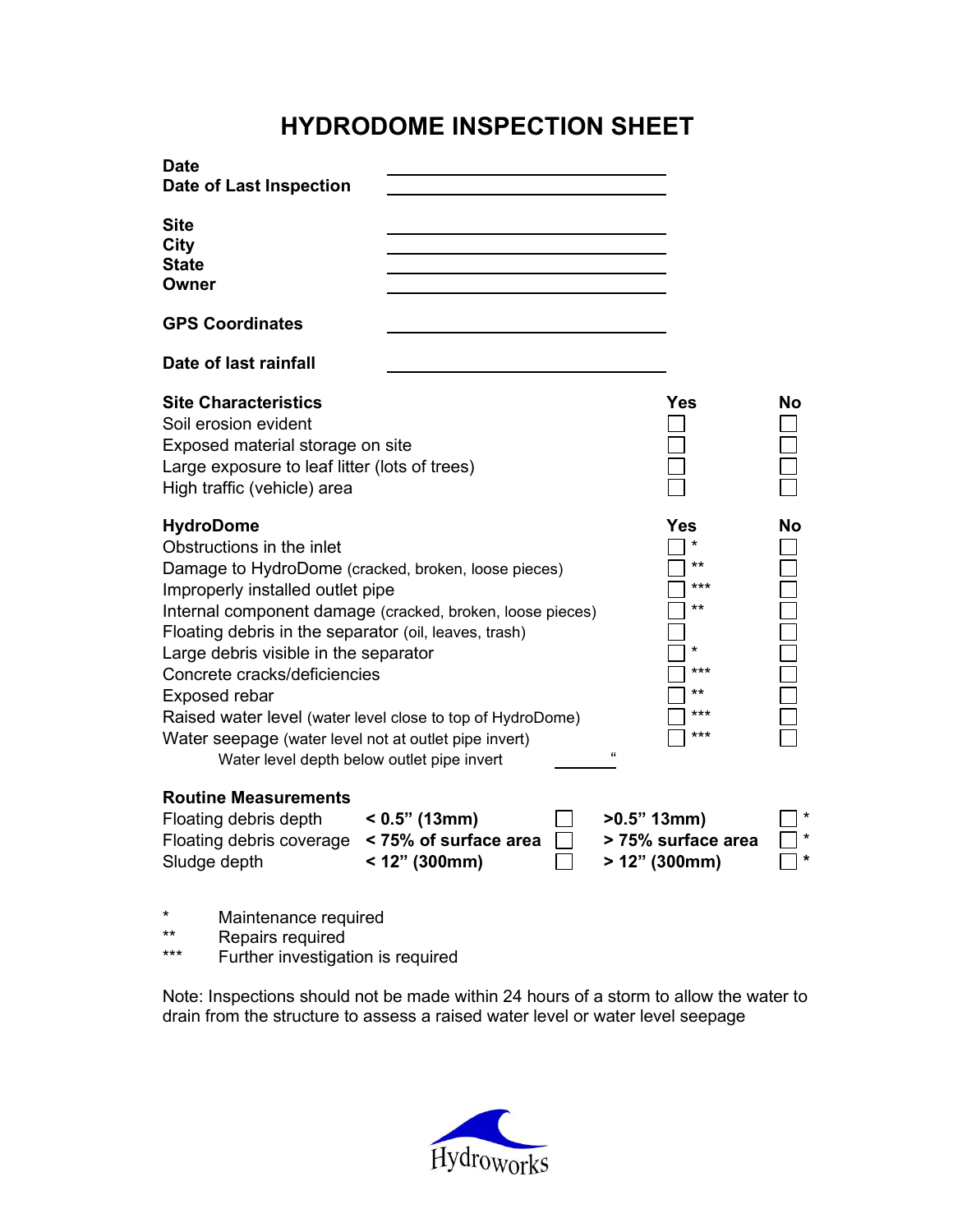| <b>Other Comments:</b> |            |  |  |  |
|------------------------|------------|--|--|--|
|                        |            |  |  |  |
|                        |            |  |  |  |
|                        |            |  |  |  |
|                        |            |  |  |  |
|                        |            |  |  |  |
|                        |            |  |  |  |
|                        |            |  |  |  |
|                        |            |  |  |  |
|                        |            |  |  |  |
|                        |            |  |  |  |
|                        |            |  |  |  |
|                        |            |  |  |  |
|                        |            |  |  |  |
|                        |            |  |  |  |
|                        |            |  |  |  |
|                        |            |  |  |  |
|                        |            |  |  |  |
|                        |            |  |  |  |
|                        |            |  |  |  |
|                        |            |  |  |  |
|                        |            |  |  |  |
|                        |            |  |  |  |
|                        |            |  |  |  |
|                        |            |  |  |  |
|                        |            |  |  |  |
|                        |            |  |  |  |
|                        |            |  |  |  |
|                        |            |  |  |  |
|                        |            |  |  |  |
|                        |            |  |  |  |
|                        |            |  |  |  |
|                        |            |  |  |  |
|                        |            |  |  |  |
|                        |            |  |  |  |
|                        |            |  |  |  |
|                        |            |  |  |  |
|                        |            |  |  |  |
|                        | Hydroworks |  |  |  |